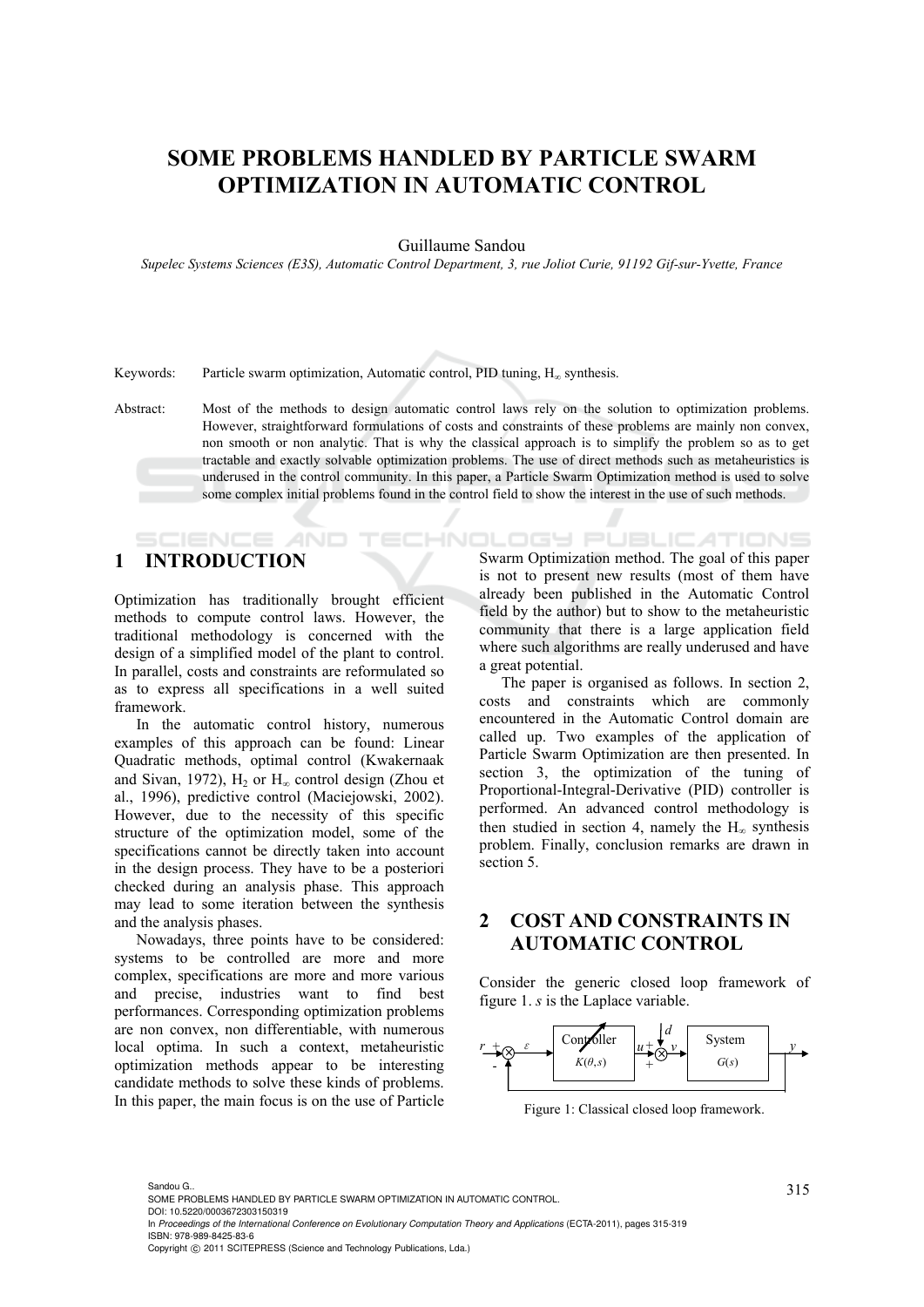A system *G*(*s*) has to be controlled. The control input is  $v$  and the output is  $v$ . The controller is  $K(s, \theta)$  and depends on tuning parameters  $\theta$ , *r* is the reference and the disturbance is *d* . In this closed loop, any transfer function from an input *x* to an output *z* is a function of the parameters *θ*:

$$
T_{x \to z}(s) = H(s, \theta)
$$
 (1)

In the same way of thinking, any time response  $x(t)$ is a function of *θ*:

$$
x(t) = f(\theta, r(\tau), d(\tau), \tau \in [0, +\infty[)
$$
 (2)

Some of the classical criterions in the case of Single Input Single Output (SISO) are:

• Cut-off frequency:

×

$$
\omega_0(\theta) = \arg\min_{\omega_1} \omega_1
$$
  
s.t  $|T_{\varepsilon \to y}(j\omega, \theta)| < 1, \forall \omega > \omega_1$ ;  
solution

Module margin:

$$
\Delta m(\theta) = \min_{\omega} \left| T_{\varepsilon \to y} (j\omega, \theta) - (-1) \right|; \tag{4}
$$

 $\bullet$   $H_{\infty}$  norm of the system (computed for Multi Inputs Multi Outputs system):

$$
\left\|T_{r\to y}\right\|_{\infty}(\theta) = \sup_{\omega}\overline{\sigma}(j\omega,\theta)
$$
 (5)

with:

$$
\overline{\sigma}(j\omega,\theta) = \max_{i} \sqrt{\lambda_i (T_{r \to y} (j\omega,\theta))^* T_{r \to y} (j\omega,\theta))}
$$
(6)

More generally, specifications can be given as temporal templates for transfer function of the system of figure 1. Some classical specifications are given for the Heaviside step response. Once again, all criterion are a function of  $\theta$ .

 $\bullet$   $\alpha$ % time response:

$$
T_e(\theta) = \inf_{T>0} \left\{ \begin{aligned} T &\setminus \forall t > T: \\ \left| \varepsilon(t,\theta) \right| &\le \alpha/100 \cdot r(t) \end{aligned} \right\};\tag{7}
$$

• Maximum of the control input:

$$
u_{\max}(\theta) = \max_{t} |u(t, \theta)|.
$$
 (8)

It appears that the mathematical expressions of these constraints are often non smooth (computations of min/max, absolute value, no analytical expression...). Some classical approaches do exist to

compute a controller which satisfies a given set of specifications. However, the problem is now not only to satisfy a set of constraints, but to optimize the performances of the system and to take into account all constraints in the design procedure. Finally, corresponding optimization problems are hard to solve. That is why the use of metaheuristics optimization methods appears as a very interesting approach to explore.

## **3 PID TUNING AND OPTIMIZATION**

In this section, we want to optimize a PID controller for a magnetic levitation, represented in figure 2.



Figure 2: Magnetic levitation system.

To control the system, PID controller with high frequencies filtering is used:

$$
C(s) = K(1 + \frac{1}{T_{i}s} + \frac{T_{d}s}{1 + \tau_{d}s}) \cdot \frac{1}{1 + T_{f}s},
$$
  
with  $\tau_{d} = T_{d}/10$ . (9)

The parameters of the optimization problem are:

$$
\theta = (K, T_i, T_d, T_f)^T. \tag{10}
$$

The specifications to be achieved are: control input limitations:  $\max|u(t)| \le 10V$ , module margin:  $\Delta m \geq 0.5$ , 5% time response as low as possible.

The problem can be expressed as the following minimization problem: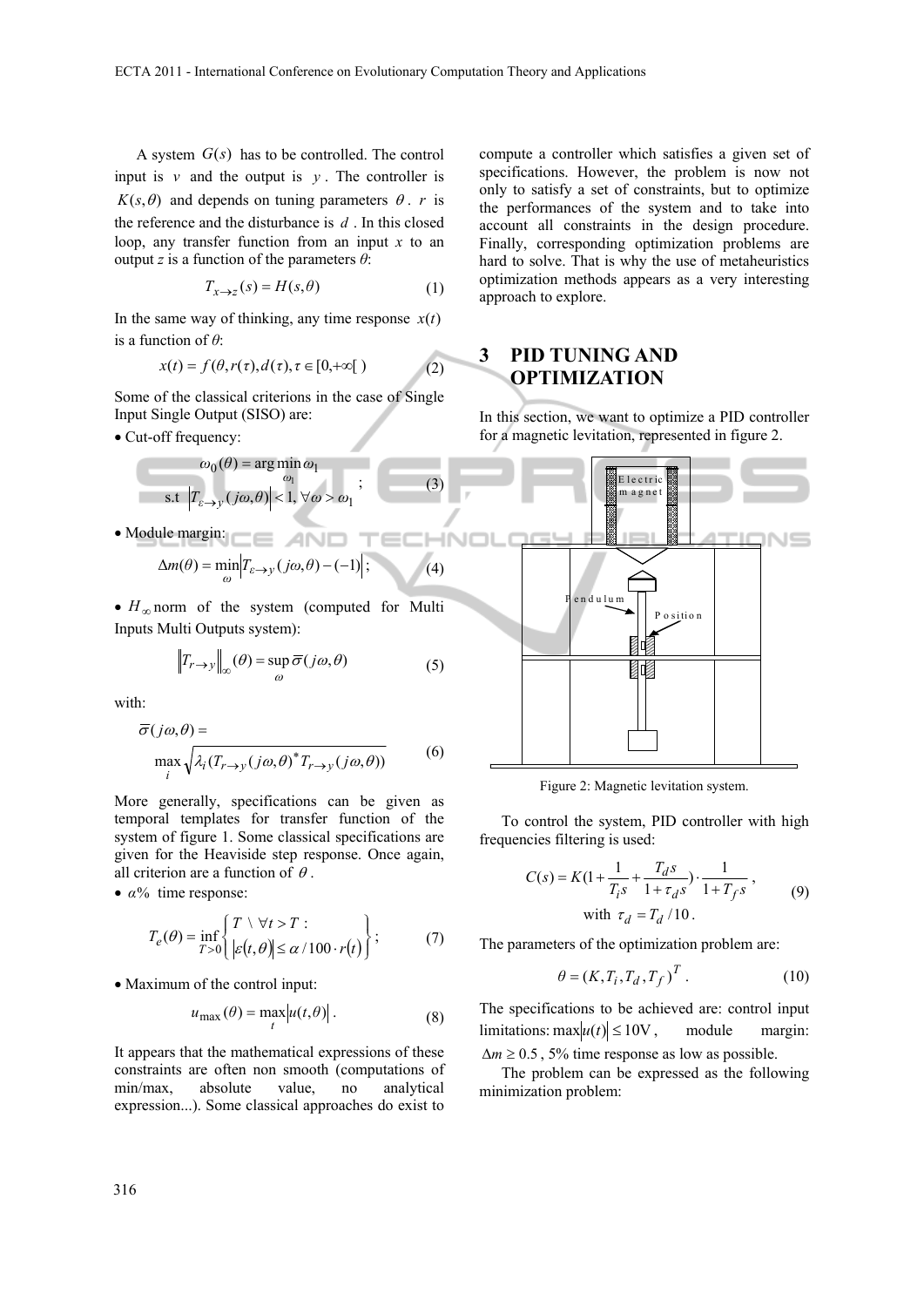$$
\min_{\theta} \inf_{T>0} \left\{ \begin{aligned} &T \setminus \forall t > T: \\ &\theta \quad T > 0 \quad \left| \varepsilon(t) \right| \leq 5/100 \cdot r(t) \end{aligned} \right\} + J_1(\theta) + J_2(\theta)
$$
\n
$$
\text{if } \max_{t} (\left| u(t) \right|) > 10: \\ &J_1(\theta) = \exp(\lambda \left( \max_{t} (\left| u(t) \right|) - 10) \right) \qquad (11)
$$
\n
$$
\text{if } \min_{\omega} |G(j\omega) - (-1)| < 0.5: \\ &J_2(\theta) = \alpha \cdot (\min_{\omega} |G(j\omega) - (-1)| - 0.5)^2
$$

A Particle Swarm Optimization method is used to solve the initial problem (Eberhart and Kennedy, 1995), with standard values of parameters (Kennedy and Clerc, 2006). Statistical optimization results are given in table 1. Computation times are 10 seconds with Matlab 2007b on a Pentium IV, 2.0GHz.

Table 1: Results for the time response minimization with penalization on the control input and module margin.

| <b>Best</b> | Worst                                          | Mean | Standard deviation  |  |
|-------------|------------------------------------------------|------|---------------------|--|
|             | $30.810^{3}$ s 39.7 $10^{3}$ s 31.4 $10^{3}$ s |      | $1 \cdot 10^{-3}$ s |  |

### **4 REDUCED ORDER H SYNTHESIS**

#### **4.1 Problem Statement**

 $H_{\infty}$  synthesis is an efficient tool in automatic control to compute controllers in a closed-loop framework, achieving high and various performances (Gahinet and Apkarian, 1994); (Zhou et al., 1996).

 $H_{\infty}$  synthesis relies on the reformulation of the closed loop problem of figure 1 into a standard form corresponding to the block diagram of figure 3.



Figure 3: Standard form of a closed loop.

The idea of  $H_{\infty}$  synthesis is to solve the following optimization problem:

$$
\min_{K(s)} \left\| T_{w \to z}(s) \right\|_{\infty}.
$$
\n(12)

This optimization problem can easily be solved as it can be expressed either by a Linear Matrix

Inequality (LMI) problem (Zhou et al., 1996). The main drawback is the controller order: the controller computed by the  $H_{\infty}$  synthesis procedure has the same order of the synthesis model.

To get low order controllers, matrices rank constraints can be added, leading to Bilinear Matrix Inequality (BMI) problems and so to non-convex ones. More recently, some new techniques have began to emerge, adding some random process in the deterministic search algorithm (Arzelier, et al., 2010), and achieving results which are almost similar to those obtained with the HIFOO standard (Burke, et al., 2006).

Consider the state space representation of the plant  $P(s)$  of figure 3:

$$
\Sigma: \begin{cases} \dot{x}(t) = \mathbf{A}x(t) + \mathbf{B}_1 w(t) + \mathbf{B}u(t) \\ z(t) = \mathbf{C}_1 x(t) + \mathbf{D}_{11} w(t) + \mathbf{D}_{12} u(t) \\ y(t) = \mathbf{C}x(t) + \mathbf{D}_{21} w(t) \end{cases}
$$
(13)

In this paper, we look for a static feedback:

$$
N \square \square \square \blacksquare \blacksquare \text{ u}(t) = \text{K} \text{y}(t), \square \blacktriangle \top \square \text{ y}(14)
$$

where  $\bf{K}$  is a constant matrix of gains. This closed loop is stable if and only if:

$$
\Lambda(\mathbf{A} + \mathbf{B}\mathbf{K}\mathbf{C}) \in \mathfrak{R}^-,\tag{15}
$$

where  $\Lambda(\mathbf{M}) \in \mathcal{R}^-$  denotes the spectrum of **M**. Considering the direct solution to the optimal  $H_{\infty}$ static output feedback, the problem finally refers to the following optimization problem:

$$
\min_{\mathbf{K} \in \mathfrak{R}^{m \times r}} \|T_{w \to z}(s)\|_{\infty}
$$
\n
$$
s.t. \begin{cases} u(t) = \mathbf{K}y(t) \\ \Lambda(\mathbf{A} + \mathbf{B}\mathbf{K}\mathbf{C}) \in \mathfrak{R}^- \end{cases} (16)
$$

This kind of criterion can be optimized by PSO which does not require any particular formulation of the cost function. Finally, the design of an  $H_{\infty}$  static output feedback relies on the tuning of a matrix  $\mathbf{K} \in \mathbb{R}^{m \times r}$  and so to the tuning of  $m \times r$  variables. For this possibly relatively large scale problem, we use the algorithm given in (van den Bergh and Engelbrecht, 2002).

#### **4.2 Numerical Results**

For comparison, the algorithm is tested on the benchmark examples given in the COMPleib library (Leibfritz, 2004).

Results obtained with the PSO algorithm have been compared with those obtained with the HIFOO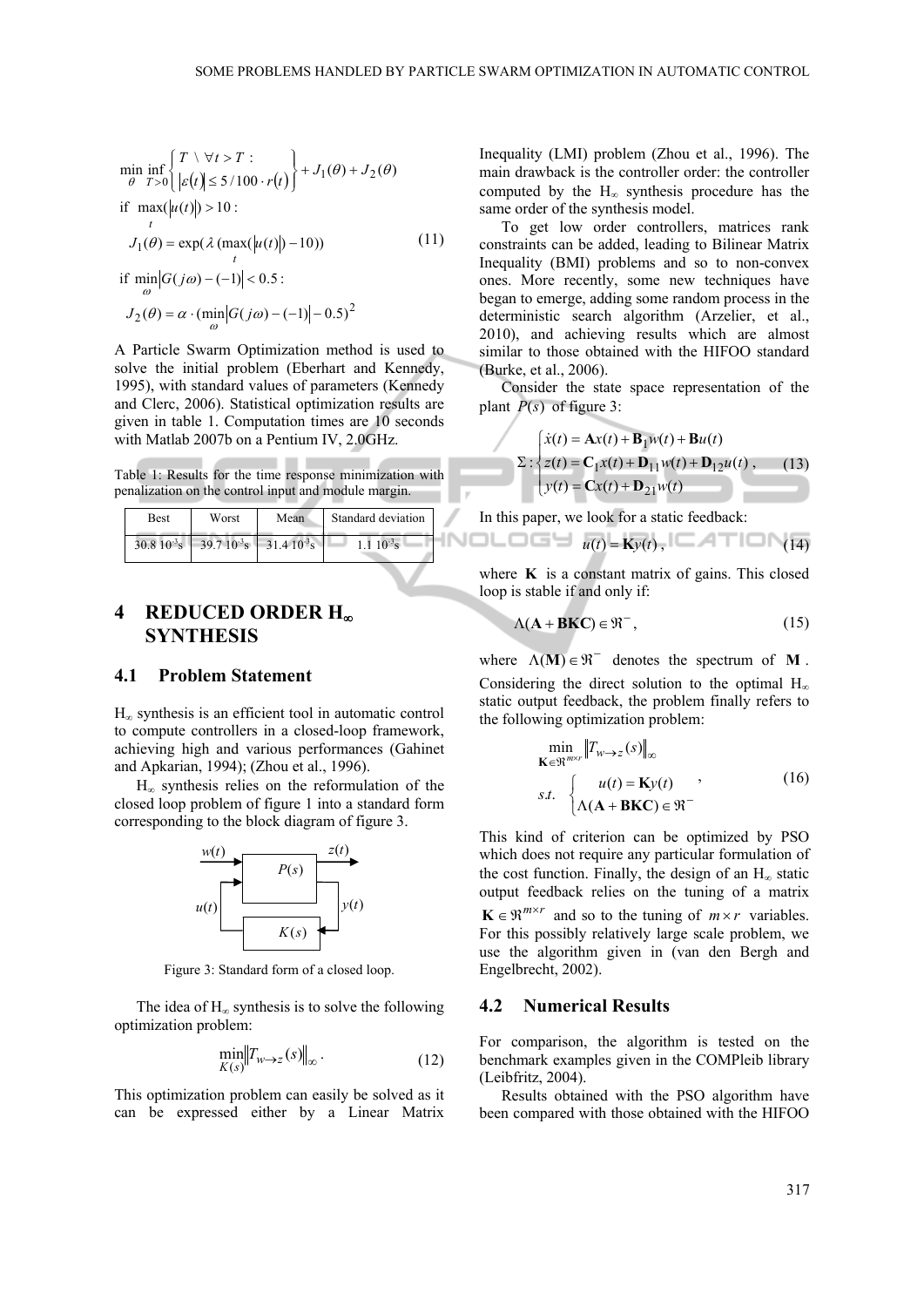package (Burke, et al. 2006), which is a deterministic solver and considered as one of the best effective tool for the synthesis of static output feedback, and those obtained in (Arzelier, et al., 2010). Corresponding results are given in table 2.

## **5 CONCLUSIONS**

Optimization has always played an important role in the field of Automatic Control. Indeed, most of the existing control design methodologies are concerned with the solution to optimization problems.

Table 2: Computation of  $H_{\infty}$  static output feedbacks.

| Ex.                     | n                       | $\mathfrak{m}$          | r                        | <b>HIFOO</b>  | Ar. et al         | <b>PSO</b>    |
|-------------------------|-------------------------|-------------------------|--------------------------|---------------|-------------------|---------------|
| A1                      | 5                       | 3                       | $\overline{3}$           | $4.1410^{-7}$ | $1.76 \, 10^{-6}$ | $4.710^{-22}$ |
| A2                      | 5                       | $\overline{3}$          | $\overline{3}$           | 0.1115        | 0.1115            | 0.1115        |
| A <sub>5</sub>          | $\overline{4}$          | $\overline{\mathbf{c}}$ | $\overline{c}$           | 669.56        | 661.7             | 665.09        |
| A9                      | 10                      | $\overline{4}$          | 5                        | 1.0029        | 1.0061            | 1.098         |
| A10                     | 55                      | $\overline{c}$          | $\overline{c}$           | Inf           | Inf               | Inf           |
| A11                     | 5                       | $\overline{c}$          | $\overline{\mathcal{L}}$ | 2.8335        | 2.8375            | 2.8609        |
| A12                     | $\overline{4}$          | $\overline{\mathbf{3}}$ | 4                        | 0.3120        | 0.6165            | 0.3134        |
| A13                     | 28                      | $\overline{\mathbf{3}}$ | $\overline{4}$           | 163.33        | 395.0404          | 167.36        |
| A14                     | 40                      | 3                       | $\overline{4}$           | 101.7203      | 319.31            | 101.96        |
| A18                     | 10                      | $\overline{c}$          | $\overline{c}$           | 12.6282       | 10.6214           | 27.18         |
| H1                      | $\overline{4}$          | $\overline{2}$          | $\overline{1}$           | 0.1539        | 0.1538            | 0.1529        |
| <b>H3</b>               | 8                       | $\overline{4}$          | 6                        | 0.8061        | 0.8291            | 0.8399        |
| <b>H4</b>               | 8                       | $\overline{4}$          | 6                        | 22.8282       | 22.8282           | 23.43         |
| <b>H5</b>               | $\overline{4}$          | $\overline{c}$          | $\overline{c}$           | 8.8952        | 17.6061           | 10.0031       |
| H <sub>6</sub>          | 20                      | $\overline{4}$          | 6                        | 192.3445      | 401.7698          | 195.86        |
| H7                      | 20                      | $\overline{4}$          | 6                        | 192.3885      | 353.9425          | 194.24        |
| D2                      | 3                       | $\overline{2}$          | $\overline{c}$           | 1.0412        | 1.0244            | 1.0255        |
| D <sub>4</sub>          | 6                       | $\overline{4}$          | 6                        | 0.7394        | 0.7404            | 0.7863        |
| D <sub>5</sub>          | $\overline{4}$          | $\overline{c}$          | $\overline{c}$           | 1035.5        | 1030.82           | 1028          |
| J2                      | 21                      | $\overline{\mathbf{3}}$ | $\overline{\mathbf{3}}$  | 183.3512      | 365.09            | 192.17        |
| J3                      | 24                      | $\overline{\mathbf{3}}$ | 6                        | 5.0963        | 9.194             | 5.138         |
| $R1$                    | 4                       | $\overline{2}$          | 3                        | 0.8694        | 0.8661            | 0.8738        |
| R2                      | $\overline{4}$          | $\overline{2}$          | $\overline{2}$           | 1.1492        | 1.1482            | 1.1451        |
| R3                      | 12                      | $\mathbf{1}$            | 3                        | 74.2513       | 74.2513           | 74.2513       |
| W1                      | 10                      | $\overline{\mathbf{3}}$ | 4                        | 4.0502        | 4.1055            | 6.4843        |
| B <sub>2</sub>          | 82                      | $\overline{4}$          | 4                        | 0.6471        | 2.90              | 1.0345        |
| ${\bf S}$               | 60                      | $\overline{2}$          | 30                       | 0.0201        | 0.02              | 0.0200        |
| $\overline{\mathbf{P}}$ | 5                       | $\overline{1}$          | $\overline{\mathbf{3}}$  | 32.2258       | 0.0087            | 0.0571        |
| T <sub>1</sub>          | 7                       | $\overline{2}$          | $\overline{4}$           | 0.3736        | 0.3799            | 0.4038        |
| T <sub>2</sub>          | $\overline{7}$          | $\overline{c}$          | 3                        | 5200          | 5200              | 5200          |
| T3                      | $\overline{7}$          | $\overline{c}$          | $\overline{\mathbf{3}}$  | 0.4567        | 0.3264            | 0.5829        |
| N1                      | $\overline{\mathbf{3}}$ | $\overline{1}$          | $\overline{2}$           | 13.9089       | 13.458            | 13.8189       |
| N2                      | $\overline{c}$          | 1                       | $\mathbf{1}$             | 2.2216        | 2.2050            | 2.2049        |
| N <sub>5</sub>          | $\overline{7}$          | $\mathbf{1}$            | $\overline{c}$           | 266.54        | 266.5445          | 266.4023      |
| N6                      | 9                       | $\mathbf{1}$            | $\overline{4}$           | 5602          | 5602              | 5593          |
| N7                      | 9                       | 1                       | $\overline{4}$           | 74.0757       | 74.0372           | 74.0326       |
| N9                      | 5                       | 3                       | $\overline{\mathbf{c}}$  | 28.6633       | 31.03             | 30.1549       |
| N12                     | 6                       | $\overline{c}$          | $\overline{c}$           | 16.3925       | 16.3116           | 17.7568       |
| N13                     | 6                       | $\overline{c}$          | $\overline{c}$           | 14.0589       | 14.0579           | 14.4829       |
| N14                     | 6                       | $\overline{c}$          | $\overline{c}$           | 17.4778       | 17.4757           | 17.5063       |
| N <sub>15</sub>         | $\overline{\mathbf{3}}$ | $\overline{c}$          | $\overline{c}$           | 0.0982        | 0.0980            | 0.0980        |
| N <sub>16</sub>         | 8                       | $\overline{4}$          | $\overline{\mathbf{4}}$  | 0.9556        | 0.9556            | 0.9560        |
| N17                     | 3                       | $\overline{2}$          | 1                        | 11.2182       | 11.2182           | 11.4864       |

Table 2: Computation of  $H_{\infty}$  static output feedbacks. (cont.)

| F <sub>10</sub> | 5 | 2 | 3              | 79853    | 82314    | 80658    |
|-----------------|---|---|----------------|----------|----------|----------|
| F11             | 5 | 2 | 3              | 7719     | 78248    | 77213    |
| F14             | 5 | 2 | 4              | 53156    | 557008   | 535040   |
| F <sub>15</sub> | 5 | 2 | 4              | 17521    | 202610   | 178900   |
| F16             | 5 | 2 | 4              | 44432    | 465790   | 447500   |
| F17             | 5 | 2 | 4              | 30024    | 303380   | 300240   |
| <b>F18</b>      | 5 | 2 | $\overline{c}$ | 124.7259 | 154.9970 | 126.6402 |
| TM              | 6 | 2 | 4              | 2.5267   | 2.1622   | 2.8015   |
| FS              | 5 |   | ٦              | 96925    | 87160    | 84727    |

However, in the classical approach, particular expressions and reformulation of initial costs and constraints functions are used to get an optimization problem which can be exactly solved. To capture the difficulties of the initial optimization problems an underused approach relies on the use of stochastic algorithms which are able to deal with whatever costs and constraints. In this paper, the main focus is on the use of Particle Swarm Optimization algorithm to solve some generic Automatic Control problems: PID optimization, and reduced order  $H_{\infty}$  synthesis. All these results are much than satisfactory, showing the interest of using such algorithms, as results are quite similar to standard deterministic algorithms.

Finally, Automatic Control appears as a large, mostly unexplored, field of applications for the metaheuristic community.

## **REFERENCES**

- Arzelier, D., Gryazina, E. N., Peaucelle, D., Polyak, T., 2010. Mixed LMI/Randomized methods for static output feedback control design. In: *Proceedings of the IEEE American Control Conference*, Baltimore, USA.
- Burke, J. V., Henrion, D., Lewis, A. S., Overton M. L., 2006. HIFOO - A Matlab package for fixed-order controller design and  $H_{\infty}$  optimization. In: *Proceedings of the IFAC Symposium on Robust Control Design*, Toulouse.
- Eberhart, R. C., Kennedy, J., 1995. A new optimizer using particle swarm theory. In *Proc. of the Sixth International Symposium on Micromachine and Human Science*, Nagoya, Japan. pp. 39-43.
- Gahinet, P., Apkarian, P., 1994. A linear matrix inequality approach to H<sub>∞</sub> control. In: *Int. Journal of Robust and Nonlinear Control*, vol. 4, pp. 421-448.
- Kennedy, J., Clerc, M., 2006. Standard PSO. http://www.particleswarm.info/Standard\_PSO\_2006.c.
- Kwakernaak, H., Sivan, R., 1972. *Linear optimal control* New York: Willey-interscience.
- Leibfritz, F., 2004. COMPleib: COnstraint Matrixoptimization Problem library - a collection of test examples for nonlinear semidefinite programs, control system design and related problems. *Technical report*.